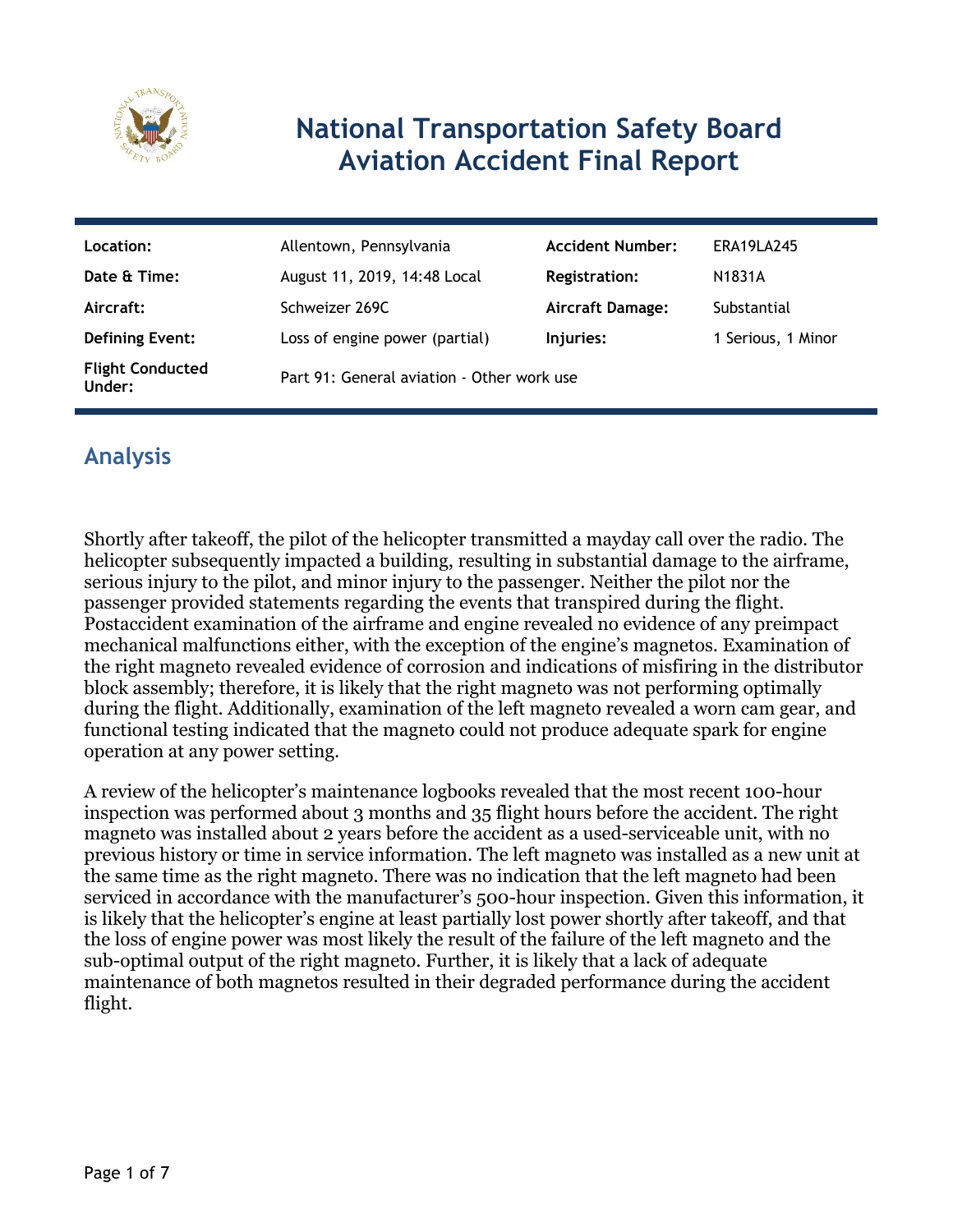## **Probable Cause and Findings**

The National Transportation Safety Board determines the probable cause(s) of this accident to be:

Inadequate maintenance of the helicopter's magnetos, which resulted in a partial loss of engine power during the initial climb due to a failure of the left magneto and malfunction of the right magneto.

| <b>Findings</b>         |                                                      |
|-------------------------|------------------------------------------------------|
| Aircraft                | Magneto/distributor - Malfunction                    |
| <b>Personnel issues</b> | Scheduled/routine inspection - Maintenance personnel |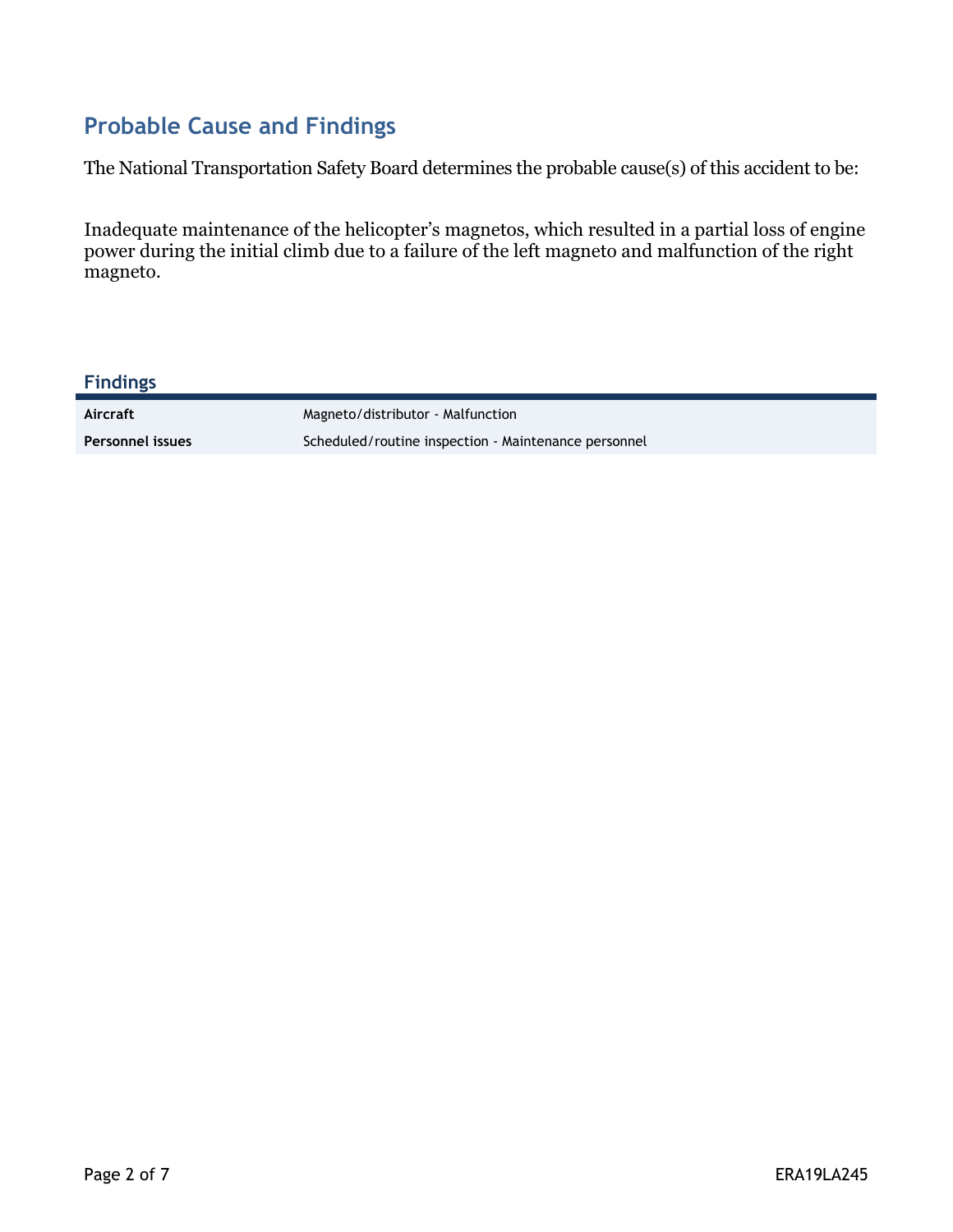### **Factual Information**

On August 11, 2019, at 1448 eastern daylight time, a Schweizer 269C-1, N1831A, was substantially damaged when it was involved in an accident near Allentown, Pennsylvania. The commercial pilot sustained serious injuries and the passenger sustained minor injuries. The helicopter was operated by Ace Pilot Training Inc., as a Title 14 *Code of Federal Regulations* Part 91 sightseeing flight.

According to air traffic control, several minutes after being cleared for takeoff, the pilot transmitted via radio, "mayday, mayday, mayday, three one alpha going down." The helicopter subsequently collided with a building shortly thereafter. The pilot and passenger did not provide any statements regarding the circumstances or events that transpired during the flight.

Examination of the helicopter by a Federal Aviation Administration inspector revealed that the helicopter came to rest in a grassy area on the side of the building. The cockpit was impact-damaged. All three main rotor blades remained attached to the main rotor hub and were buckled. The tail boom was buckled and impact damaged. The tail rotor blades were buckled and remained attached to the tail rotor gearbox. Engine valve train continuity was established. The accessory section of the engine revealed some impact damage.

A review of the maintenance logbooks revealed that the engine was installed from another helicopter that was involved in an accident on May 17, 2017. At that time, the left magneto was newly installed. On July 25, 2018, the right magneto was replaced as a used-serviceable unit with no previous history or time in service information. The right magneto accumulated 195.6 hours on the engine since installation.

Following the accident, the right magneto could not be bench tested due to impact damage. The harness cap was removed and exhibited severe corrosion and indications of misfiring on the distributor block and the No. 2 insulator. The coil was in good condition with the exception of the bent tab; both primary windings and secondary windings were within allowable limits. The condenser was undamaged and functioned satisfactorily.

Examination of the left magneto revealed minor damage on the housing. The magneto was bench tested and failed all sections of the testing. The magneto produced intermittent and weak sparks at all test settings.

The left magneto was opened, and the components were inspected. The coil was in good condition and the primary and secondary windings were both within allowable limits. The condenser was undamaged and functioned satisfactorily. The points were worn but in good condition. An attempt was made to reset the E-gap with the old cam installed, but it was worn and did not allow proper function. The distributor block was serviceable and showed minor wear.

A new cam was installed, the E-gap reset, and the magneto was retested, during which it performed nominally. The magneto had accumulated 578.8 hours time in service on this engine. There was no indication or logbook entry of a 500-hour inspection being completed.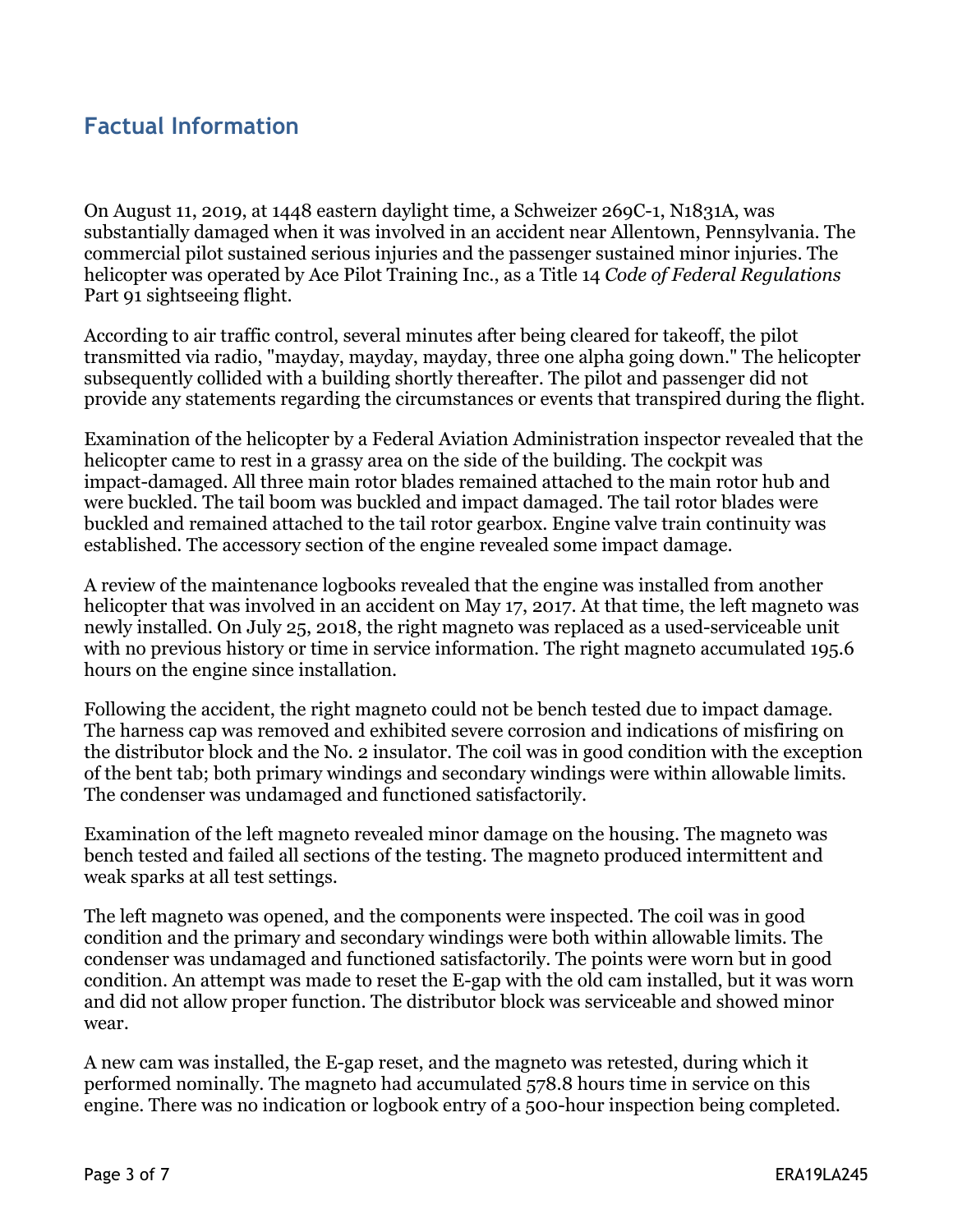There were also no indications that the Slick/Champion Aerospace Service Bulletin SB1-15A, for replacement of the distributor block, had been completed.

| <b>History of Flight</b> |                                                 |
|--------------------------|-------------------------------------------------|
| Initial climb            | Loss of engine power (partial) (Defining event) |
| <b>Emergency descent</b> | Collision with terr/obj (non-CFIT)              |
|                          |                                                 |

#### **Flight instructor Information**

| Certificate:                     | Commercial; Flight instructor                                           | Age:                              | 23, Male          |
|----------------------------------|-------------------------------------------------------------------------|-----------------------------------|-------------------|
| Airplane Rating(s):              | None                                                                    | Seat Occupied:                    | Left              |
| <b>Other Aircraft Rating(s):</b> | Helicopter                                                              | <b>Restraint Used:</b>            | 3-point           |
| Instrument Rating(s):            | Helicopter                                                              | <b>Second Pilot Present:</b>      | No                |
| Instructor Rating(s):            | Helicopter; Instrument helicopter                                       | <b>Toxicology Performed:</b>      | No                |
| <b>Medical Certification:</b>    | Class 1 With waivers/limitations                                        | Last FAA Medical Exam:            | August 10, 2017   |
| <b>Occupational Pilot:</b>       | Yes                                                                     | Last Flight Review or Equivalent: | November 26, 2018 |
| <b>Flight Time:</b>              | 180 hours (Total, all aircraft), 180 hours (Total, this make and model) |                                   |                   |

#### **Passenger Information**

| Certificate:                     |           | Age:                              |         |
|----------------------------------|-----------|-----------------------------------|---------|
| Airplane Rating(s):              |           | Seat Occupied:                    | Right   |
| <b>Other Aircraft Rating(s):</b> |           | <b>Restraint Used:</b>            | 3-point |
| Instrument Rating(s):            |           | <b>Second Pilot Present:</b>      | No      |
| Instructor Rating(s):            |           | <b>Toxicology Performed:</b>      | No      |
| <b>Medical Certification:</b>    |           | Last FAA Medical Exam:            |         |
| <b>Occupational Pilot:</b>       | <b>No</b> | Last Flight Review or Equivalent: |         |
| <b>Flight Time:</b>              |           |                                   |         |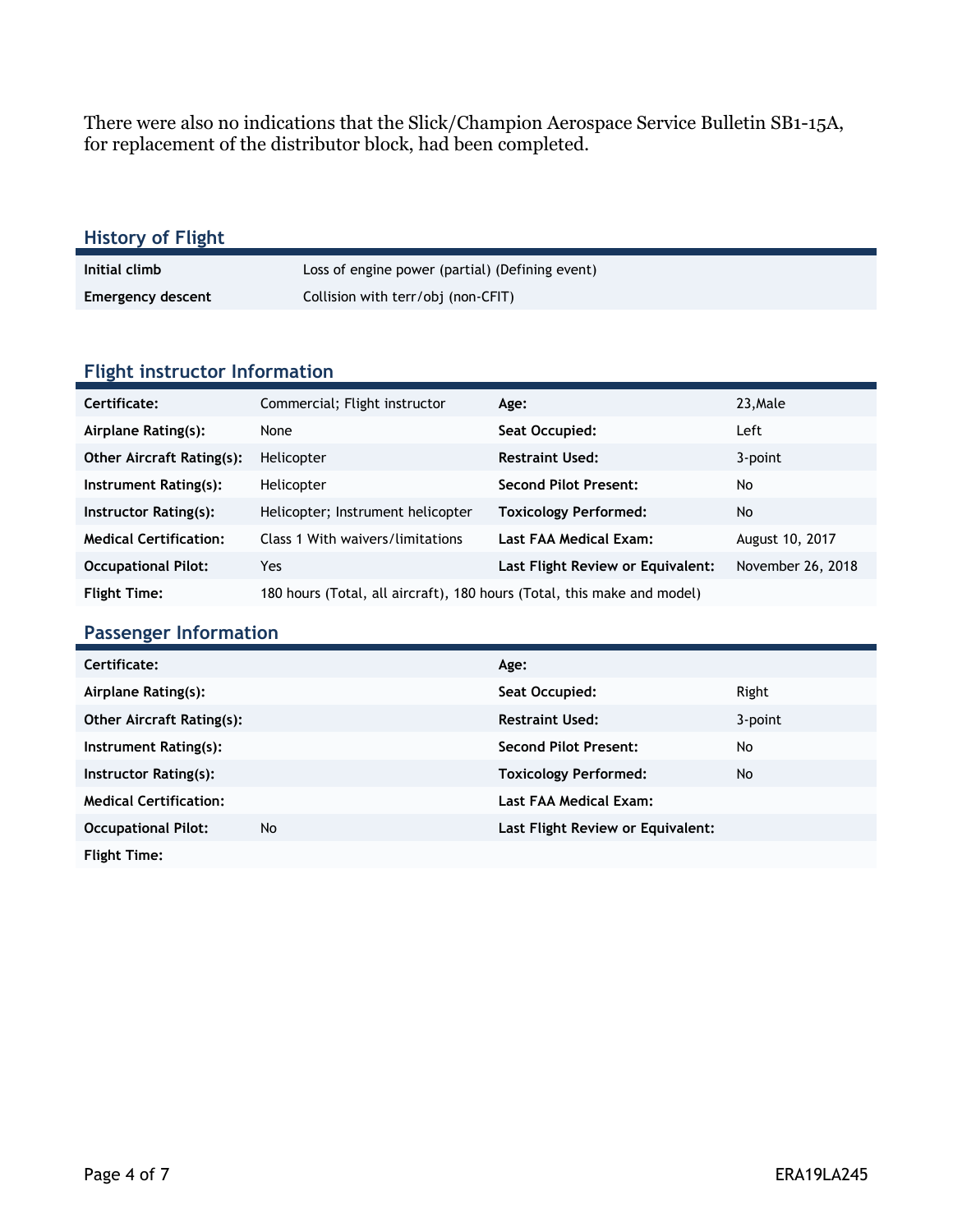# **Aircraft and Owner/Operator Information**

| Aircraft Make:                | Schweizer                    | <b>Registration:</b>                     | N1831A     |
|-------------------------------|------------------------------|------------------------------------------|------------|
| Model/Series:                 | 269C 1                       | <b>Aircraft Category:</b>                | Helicopter |
| <b>Year of Manufacture:</b>   | 2005                         | <b>Amateur Built:</b>                    |            |
| Airworthiness Certificate:    | Normal                       | Serial Number:                           | 0228       |
| <b>Landing Gear Type:</b>     | <b>Skid</b>                  | Seats:                                   | 2          |
| Date/Type of Last Inspection: | May 28, 2019 100 hour        | <b>Certified Max Gross Wt.:</b>          | 1100 lbs   |
| Time Since Last Inspection:   | 35 Hrs                       | Engines:                                 |            |
| Airframe Total Time:          | 2547 Hrs at time of accident | <b>Engine Manufacturer:</b>              |            |
| ELT:                          | Not installed                | <b>Engine Model/Series:</b>              |            |
| <b>Registered Owner:</b>      |                              | <b>Rated Power:</b>                      |            |
| Operator:                     | On file                      | <b>Operating Certificate(s)</b><br>Held: | None       |

## **Meteorological Information and Flight Plan**

| <b>Conditions at Accident Site:</b>     | Visual (VMC)                     | <b>Condition of Light:</b>                     | Day              |
|-----------------------------------------|----------------------------------|------------------------------------------------|------------------|
| <b>Observation Facility, Elevation:</b> | ABE, 393 ft msl                  | Distance from Accident Site:                   | 0 Nautical Miles |
| <b>Observation Time:</b>                | 14:51 Local                      | Direction from Accident Site:                  | $0^{\circ}$      |
| <b>Lowest Cloud Condition:</b>          | Clear                            | Visibility                                     | 10 miles         |
| Lowest Ceiling:                         | None                             | Visibility (RVR):                              |                  |
| Wind Speed/Gusts:                       | 9 knots /                        | <b>Turbulence Type</b><br>Forecast/Actual:     | None / None      |
| <b>Wind Direction:</b>                  | $250^\circ$                      | <b>Turbulence Severity</b><br>Forecast/Actual: | N/A / N/A        |
| <b>Altimeter Setting:</b>               | 30.03 inches Hg                  | <b>Temperature/Dew Point:</b>                  | 27°C / 11°C      |
| <b>Precipitation and Obscuration:</b>   | No Obscuration; No Precipitation |                                                |                  |
| <b>Departure Point:</b>                 | Allentown, PA (ABE)              | Type of Flight Plan Filed:                     | None             |
| Destination:                            | Allentown, PA (ABE)              | <b>Type of Clearance:</b>                      | <b>VFR</b>       |
| <b>Departure Time:</b>                  | 14:45 Local                      | Type of Airspace:                              | Class G          |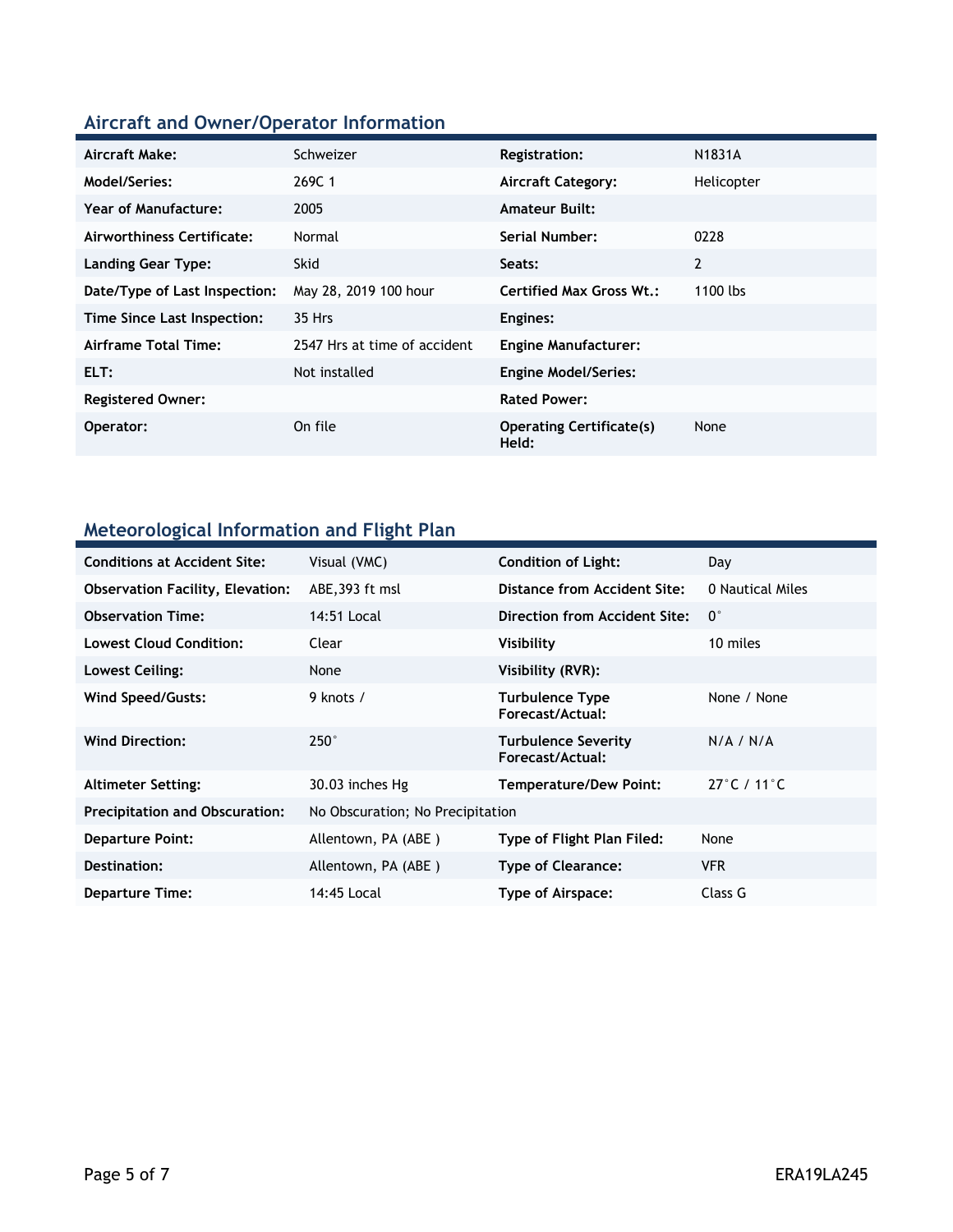### **Airport Information**

| Airport:                  | Lehigh Valley Intl ABE | <b>Runway Surface Type:</b>         |                |
|---------------------------|------------------------|-------------------------------------|----------------|
| <b>Airport Elevation:</b> | 393 ft msl             | <b>Runway Surface</b><br>Condition: | <b>Unknown</b> |
| <b>Runway Used:</b>       |                        | IFR Approach:                       | None           |
| Runway<br>Length/Width:   |                        | <b>VFR Approach/Landing:</b>        | Forced landing |

## **Wreckage and Impact Information**

| Crew Injuries:          | Serious          | Aircraft Damage:        | Substantial                |
|-------------------------|------------------|-------------------------|----------------------------|
| Passenger<br>Injuries:  | 1 Minor          | <b>Aircraft Fire:</b>   | On-ground                  |
| <b>Ground Injuries:</b> | N/A              | Aircraft<br>Explosion:  | None                       |
| <b>Total Injuries:</b>  | Serious, 1 Minor | Latitude,<br>Longitude: | 40.652221, -75.440551(est) |

### **Administrative Information**

| Investigator In Charge (IIC):               | Alleyne, Eric                                                                                                                                                                     |                      |     |
|---------------------------------------------|-----------------------------------------------------------------------------------------------------------------------------------------------------------------------------------|----------------------|-----|
| <b>Additional Participating</b><br>Persons: | Javier R Casanova; Sikorsky; Stratford, CT<br>Mike Childers; Lycoming; Williamsport, PA<br>David Horton; Schweizer RSG LLC.; Fort Worth, TX<br>Joe Bauer; FAA/FSDO; Allentown, PA |                      |     |
| Original Publish Date:                      | June 1, 2022                                                                                                                                                                      | Investigation Class: | - 3 |
| Note:                                       | The NTSB did not travel to the scene of this accident.                                                                                                                            |                      |     |
| <b>Investigation Docket:</b>                | https://data.ntsb.gov/Docket?ProjectID=100040                                                                                                                                     |                      |     |